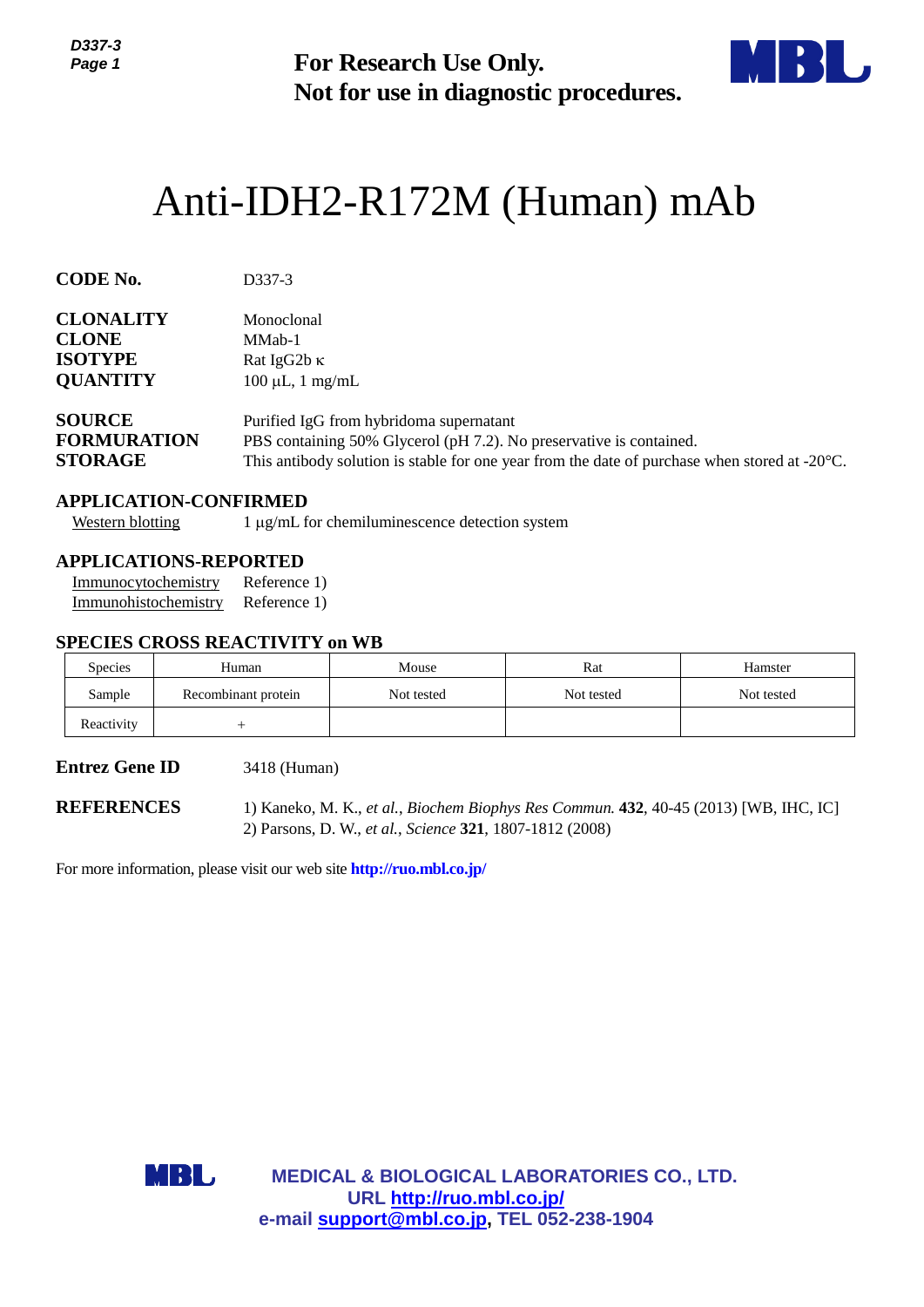*D337-3 Page 2*

# **RELATED PRODUCTS**

- D337-3 Anti-IDH2-R172M (Human) mAb (MMab-1)
- *2* D311-3 Anti-IDH2 mAb (RMab-22)
- D330-3 Anti-IDH2 mAb (KrMab-3)<br>D328-3 Anti-IDH2-R172K (Human)
- [Anti-IDH2-R172K](http://ruo.mbl.co.jp/dtl/A/D328-3/) (Human) mAb (KMab-1)
- D338-3 Anti-IDH2-R172W (Human) mAb (WMab-1)
- D336-3 Anti-IDH1 (Human) mAb (RcMab-1)
- D309-3 Anti-IDH1 mAb (RMab-3)
- D299-3 Anti-IDH1-R132H (Human) mAb (HMab-1)
- D300-3 Anti-IDH1-R132S (Human) mAb (SMab-1)
- D331-3 Anti-IDH1-R132G (Human) mAb (GMab-r1)